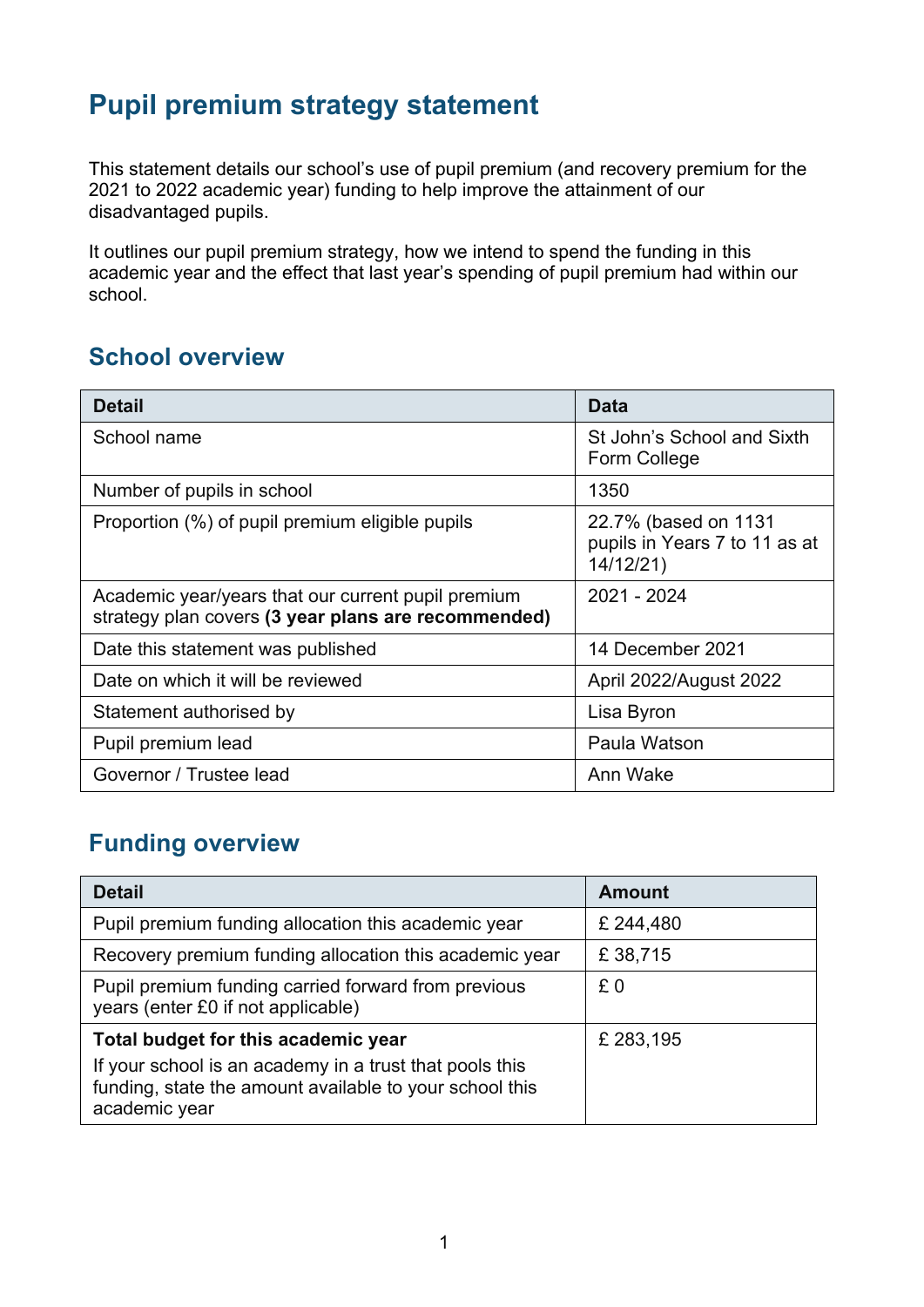# **Part A: Pupil premium strategy plan**

#### **Statement of intent**

*As a school and a community, our aim is that all pupils, including disadvantaged pupils, can participate fully in all the high-quality learning and enrichment activities offered by the school that is adapted to their individual needs. Through consistently good teaching, excellent teacher-pupil relationships and an emphasis on developing high levels of literacy, we aim to ensure all our disadvantaged pupils achieve in line with their peers.*

*Our approach to narrowing the attainment gap between disadvantaged pupils and their non-disadvantaged peers is a long-term strategy of focusing on high-quality teaching and learning of each child as an individual pupil with individual needs. This approach is in accordance with our core values and ethos, and is based on the implementation of research based approaches outlined in guidance reports from the Education Endowment Foundation.*

*Funding will be used to support continued staff professional development to embed consistency with high quality teaching and learning approaches tailored to individual needs and enable greater pupil engagement with the curriculum, including best practice for literacy development. We invest heavily in literacy tools and resources to identify and address academic barriers to learning. This is complemented by school-led and NTP tutoring as part of our Covid-19 catch-up plan to address gaps in learning for disadvantaged pupils. We have dedicated members of staff including in pastoral teams and a welfare team, as well as a dedicated officer to work with pupils and families to address attendance issues and persistent absence. Attendance is an even more important priority after the destabilising effects of the Covid-19 pandemic and issues surrounding mental health. As part of our strategy, we work to identify and support pupils and their families with socio-economic and mental health needs to help improve well-being and ultimately engagement and attendance.*

### **Challenges**

This details the key challenges to achievement that we have identified among our disadvantaged pupils.

| <b>Challenge</b><br>number | Detail of challenge                                                                                                                                                                                                                                                                                                             |
|----------------------------|---------------------------------------------------------------------------------------------------------------------------------------------------------------------------------------------------------------------------------------------------------------------------------------------------------------------------------|
|                            | The school was making great progress at narrowing the attainment gap between<br>PP pupils and their peers prior to the Covid-19 pandemic. The lack of face-to-<br>face teaching and additional challenges caused by school closures have caused<br>additional gaps in learning. Indications from teacher assessments have shown |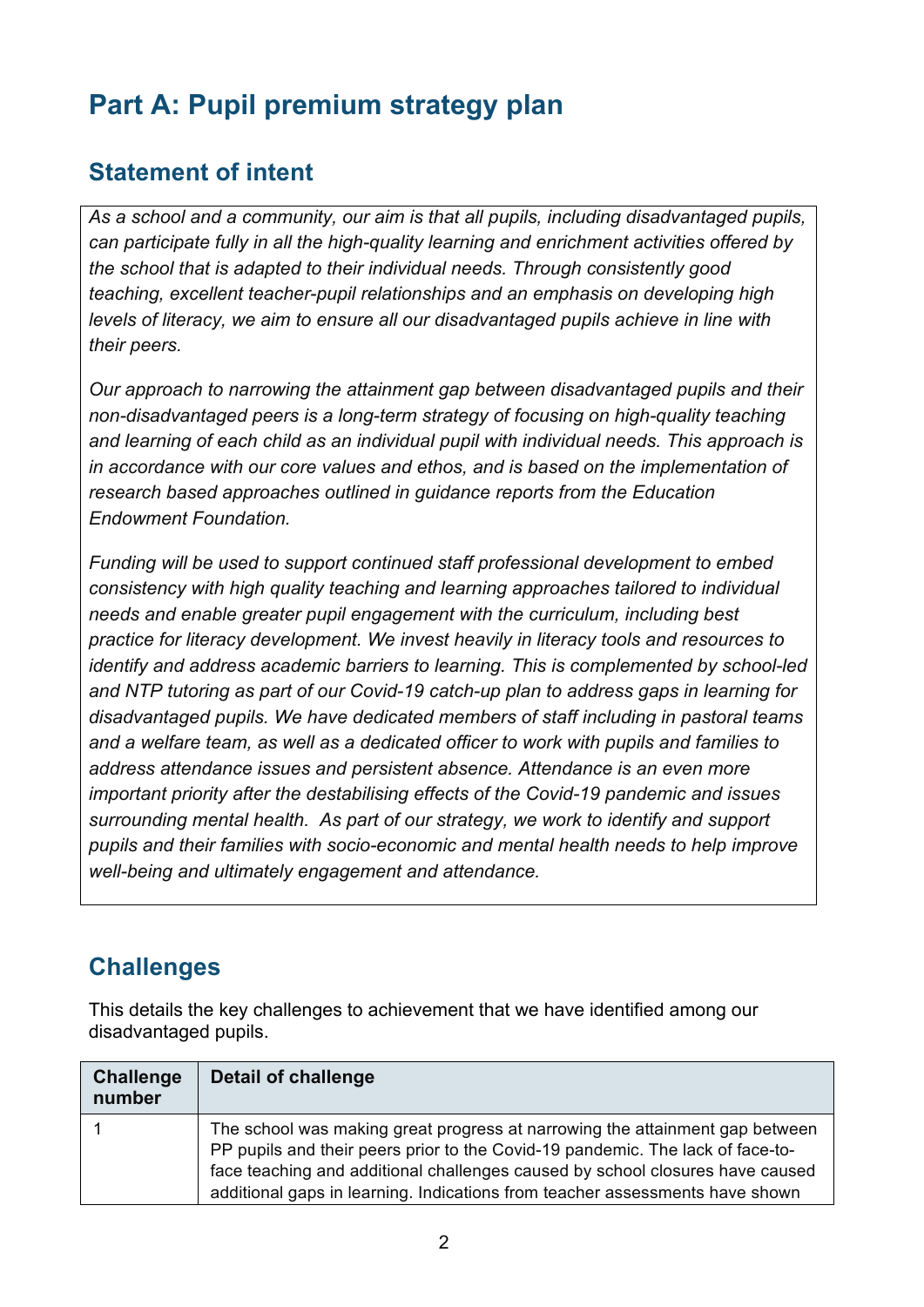| that this has caused a recent widening of the attainment gap.                                                                                                                                                                                                       |
|---------------------------------------------------------------------------------------------------------------------------------------------------------------------------------------------------------------------------------------------------------------------|
| Lower literacy levels are hindering the academic progress of different groups of<br>pupils, especially higher prior attainers and male pupils. The proportion of<br>disadvantaged pupils with low literacy levels is higher than their non-<br>disadvantaged peers. |
| Low motivation levels, low aspirations, low self-esteem, lack of engagement and<br>a lack of structure and routine is having a detrimental effect on the academic<br>progress of a significant number of disadvantaged pupils.                                      |
| Improve the attendance of PP pupils which has reduced during the pandemic                                                                                                                                                                                           |

## **Intended outcomes**

This explains the outcomes we are aiming for **by the end of our current strategy plan**, and how we will measure whether they have been achieved.

| <b>Intended outcome</b>                                                                                                                                                           | <b>Success criteria</b>                                                                                                                                                                                                                                               |  |  |
|-----------------------------------------------------------------------------------------------------------------------------------------------------------------------------------|-----------------------------------------------------------------------------------------------------------------------------------------------------------------------------------------------------------------------------------------------------------------------|--|--|
| Improve the attainment outcomes for<br>disadvantaged pupils in Year 11 in line with<br>GCSE targets.                                                                              | Higher average attainment 8 and<br>$\bullet$<br>progress 8 scores for pupils for each<br>cohort of disadvantaged pupils in<br>GCSE results from 2022-2024.<br>Greater proportions of Year 11 pupils<br>$\bullet$<br>in each cohort 2022-2024 meeting<br>GCSE targets. |  |  |
| Improve the academic outcomes for male<br>higher prior attaining disadvantaged pupils<br>across the curriculum when compared to other<br>groups.                                  | Higher average attainment 8 and<br>$\bullet$<br>progress 8 scores for male HPA pupils<br>for each cohort of disadvantaged<br>pupils in GCSE results from 2022-<br>2024 when compared to female HPA<br>disadvantaged and non-<br>disadvantaged pupils.                 |  |  |
|                                                                                                                                                                                   | Higher average attainment 8 and<br>$\bullet$<br>progress 8 scores for male HPA pupils<br>for each cohort of disadvantaged<br>pupils in GCSE results from 2022-<br>2024 when compared to male HPA<br>non-disadvantaged pupils.                                         |  |  |
| Increased average attendance levels for<br>disadvantaged pupils and a reduction in<br>persistent absences for disadvantaged pupils.                                               | Average attendance of at least 95%<br>for disadvantaged pupils (academic<br>year 2020/21 was 91.63%).                                                                                                                                                                 |  |  |
|                                                                                                                                                                                   | Persistent absence for disadvantaged<br>$\bullet$<br>pupils reduced to close the gap with<br>non-disadvantaged peers (academic<br>year 2021/22 is 37% for PP and 21%<br>for non-PP).                                                                                  |  |  |
| Improve literacy and numeracy skills and<br>positive reinforcement to address lack of<br>engagement amongst a significant proportion<br>of disadvantaged pupils and allow them to | Greater fluency in the use of subject-<br>$\bullet$<br>specific vocabulary and oracy of<br>disadvantaged pupils based on<br>formative and summative teacher                                                                                                           |  |  |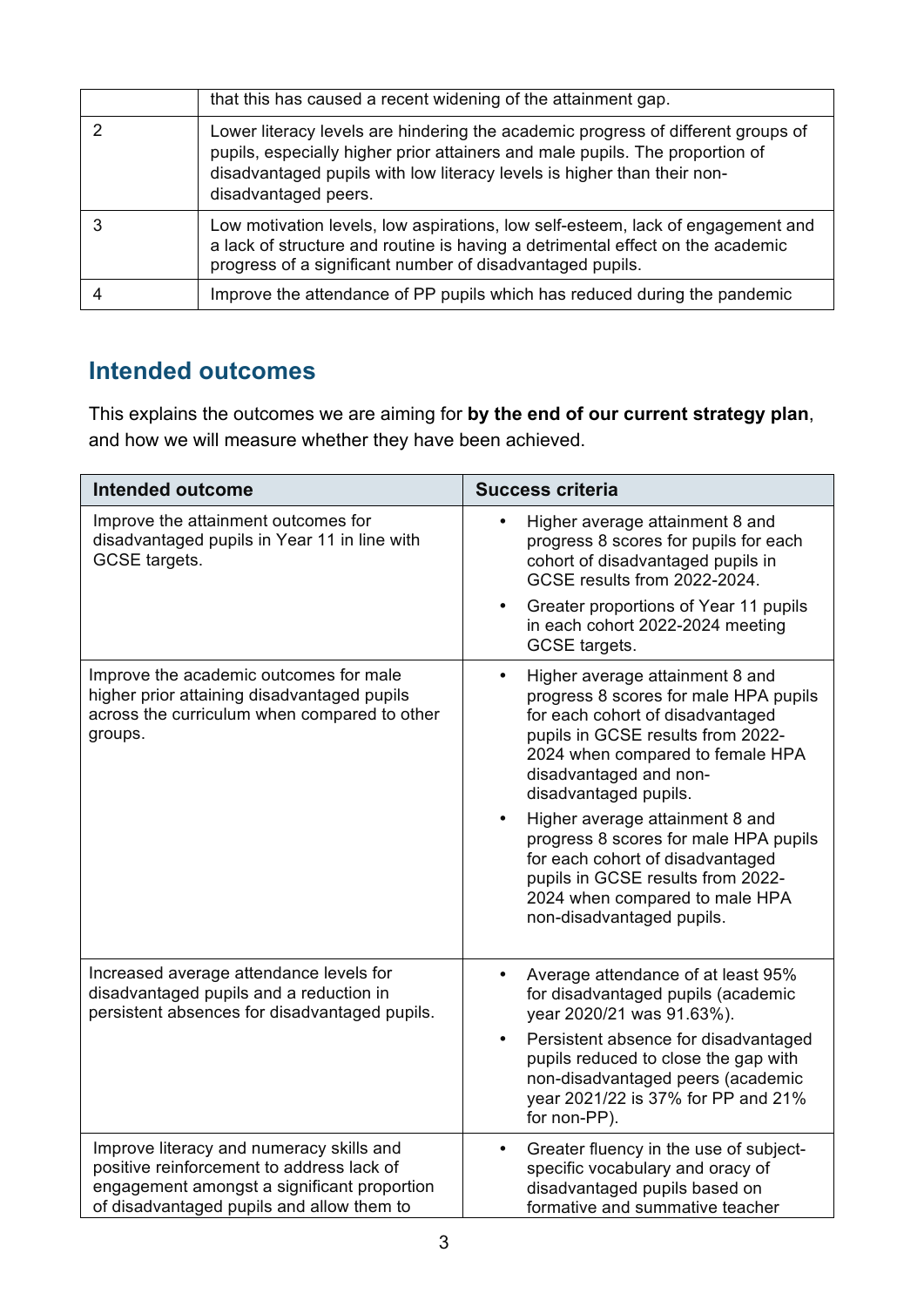| make more rapid academic progress.                                                                                                                                                    | assessment.                                                                                                                                                                  |
|---------------------------------------------------------------------------------------------------------------------------------------------------------------------------------------|------------------------------------------------------------------------------------------------------------------------------------------------------------------------------|
|                                                                                                                                                                                       | Greater participation in lessons by<br>disadvantaged pupils based on<br>formative and summative teacher<br>assessment outcomes and quality<br>assurance from middle leaders. |
|                                                                                                                                                                                       | A reduction in negative behaviour<br>incidents and sanctions for<br>disadvantaged pupils based on data<br>from Class Charts.                                                 |
|                                                                                                                                                                                       | An increase in positive behaviour<br>points and virtues points based on<br>data from Class Charts.                                                                           |
| Improve the engagement in learning and more<br>rapid academic progress of disadvantaged<br>pupils by ensuring teaching is consistently<br>adapted the individual needs of all pupils. | Greater participation in lessons by<br>disadvantaged pupils based on<br>formative and summative teacher<br>assessment outcomes and quality<br>assurance from middle leaders. |
|                                                                                                                                                                                       | A reduction in negative behaviour<br>incidents and sanctions for<br>disadvantaged pupils based on data<br>from Class Charts.                                                 |
|                                                                                                                                                                                       | An increase in positive behaviour<br>points and virtues points based on<br>data from Class Charts.                                                                           |
|                                                                                                                                                                                       | Better outcomes demonstrated at<br>key assessment points throughout<br>the academic year for different<br>cohorts.                                                           |

Activity in this academic year

This details how we intend to spend our pupil premium (and recovery premium funding) **this academic year** to address the challenges listed above.

#### **Teaching (for example, CPD, recruitment and retention)**

Budgeted cost: £ 87,651

| <b>Activity</b>                                                   | <b>Evidence that supports this</b><br>approach                                                                                                                                                                                                                | <b>Challenge</b><br>number(s)<br>addressed |
|-------------------------------------------------------------------|---------------------------------------------------------------------------------------------------------------------------------------------------------------------------------------------------------------------------------------------------------------|--------------------------------------------|
| Ongoing investment in<br>National College CPD<br>and external CPD | Accessible development of teaching and<br>learning skills and training in the<br>understanding of SEMH needs of<br>disadvantaged pupils<br>Improved differentiated teaching<br>approaches from experienced teachers<br>and support for early career teachers. | 1,2,3,4                                    |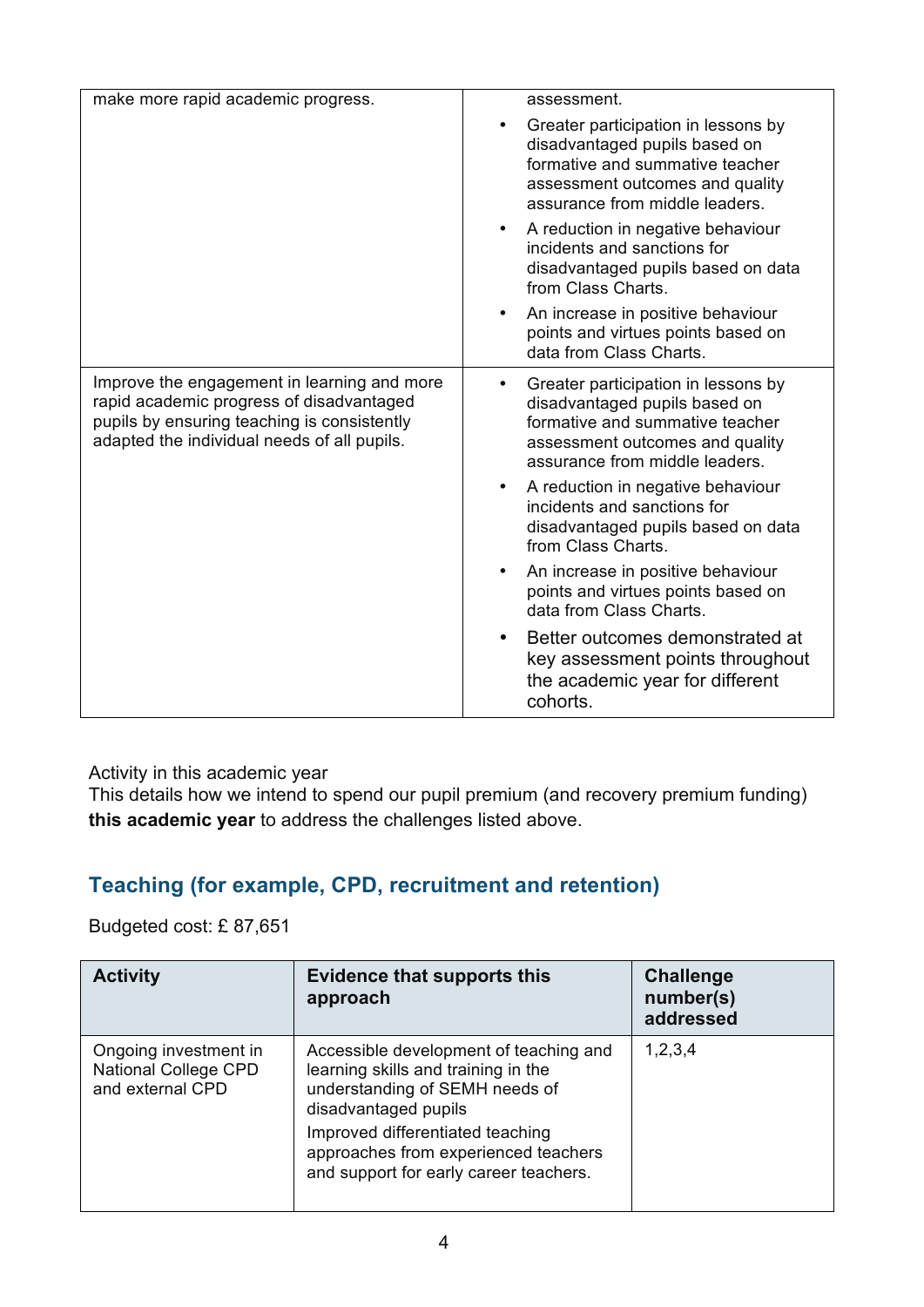|                                                         | <b>EEF Guidance Reports outline the</b><br>importance of consistent high-quality<br>teaching that is adapted to the individual<br>needs of all pupils.                                                                                                                                                                                 |                |
|---------------------------------------------------------|----------------------------------------------------------------------------------------------------------------------------------------------------------------------------------------------------------------------------------------------------------------------------------------------------------------------------------------|----------------|
| Focused programme for<br>Literacy                       | Improved pupil literacy re-engages pupils<br>with their curriculum and removes a<br>barrier to learning. Informs planning of<br>teaching and learning and curriculum<br>support.                                                                                                                                                       | 1,2,3,4        |
|                                                         | Our approach to literacy is taken directly<br>from the EEF Guidance Report:<br><b>Improving Literacy in Secondary</b><br>Schools.                                                                                                                                                                                                      |                |
| Teaching & Learning<br>development and CPD<br>programme | Improved teaching and learning that<br>accounts for the individual needs of<br>pupils so they can access resources.<br>Continued skill development of all<br>teachers leading to improved retention.<br><b>EEF Guidance Reports outline the</b><br>importance of consistent high-quality<br>teaching that is adapted to the individual | 1,2,3,4        |
|                                                         | needs of all pupils.<br>Internal data shows that staff turnover is<br>low.                                                                                                                                                                                                                                                             |                |
| Teaching & Learning<br>resources subscriptions          | Wide ranging resources to meet the<br>varied learning needs of pupils and<br>support differentiated teaching.                                                                                                                                                                                                                          | $\overline{2}$ |

#### **Targeted academic support (for example, tutoring, one-to-one support structured interventions)**

Budgeted cost: £ 38,299

| <b>Activity</b>                       | <b>Evidence that supports this</b><br>approach                                                                                                                                                                                                                                                             | <b>Challenge</b><br>number(s)<br>addressed |
|---------------------------------------|------------------------------------------------------------------------------------------------------------------------------------------------------------------------------------------------------------------------------------------------------------------------------------------------------------|--------------------------------------------|
| School-led tutoring 25%<br>allocation | Small group or structured 1:1<br>intervention to narrow gaps in learning                                                                                                                                                                                                                                   | 3,4                                        |
|                                       | Research by the Education Endowment<br>Foundation (EEF) and National<br><b>Foundation for Educational Research</b><br>shows that individual tuition builds pupils'<br>confidence and provides opportunities for<br>staff to identify areas requiring specialist<br>support. Many pupils find that tutoring |                                            |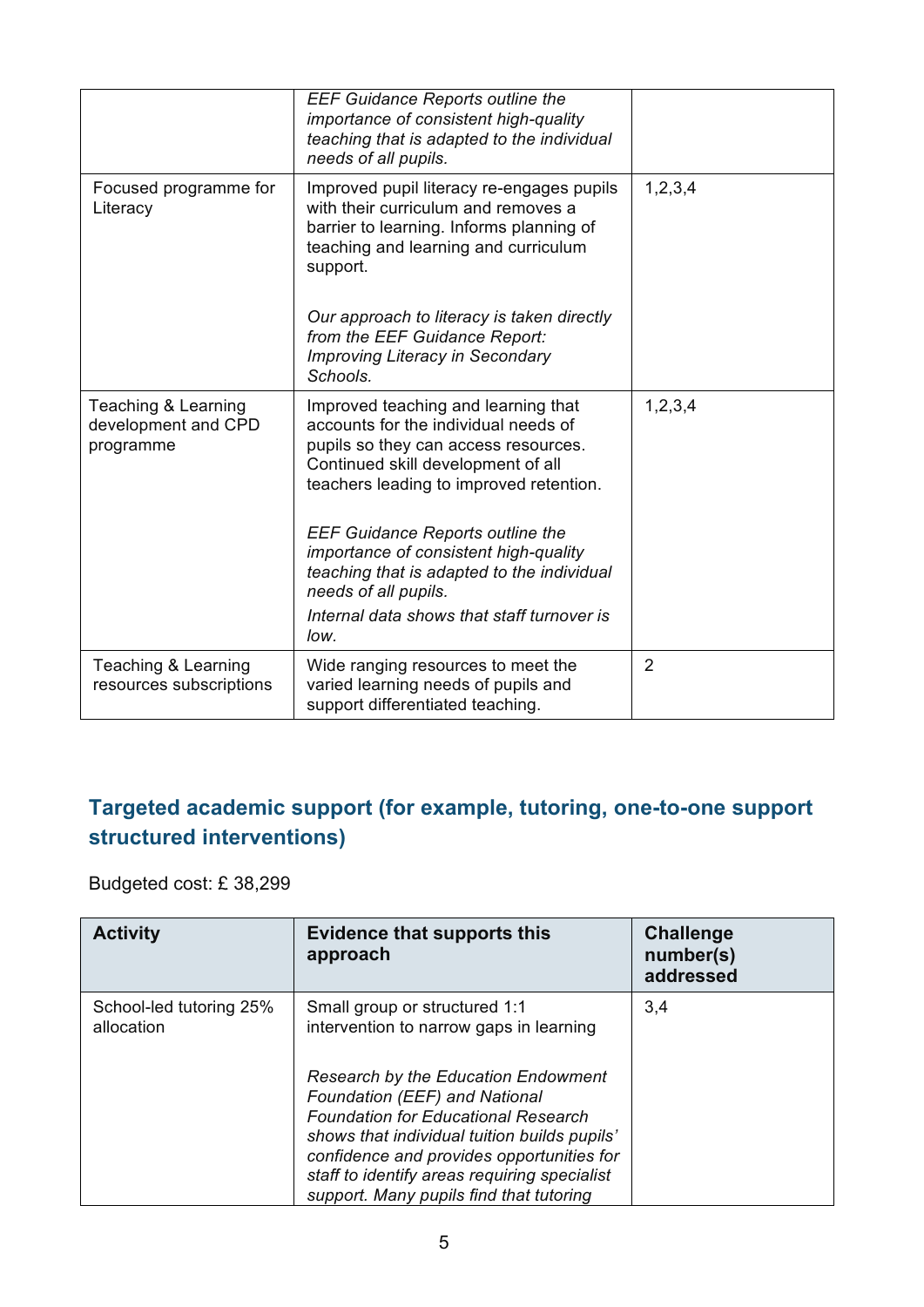|                                                                                      | offers a safe space to talk about<br>concepts they have struggled with in the<br>classroom.                                                                                                                                                                                                                                                                                                                                                                                                                                                                                                                                                                                                                                                                                                                                                                                                 |         |
|--------------------------------------------------------------------------------------|---------------------------------------------------------------------------------------------------------------------------------------------------------------------------------------------------------------------------------------------------------------------------------------------------------------------------------------------------------------------------------------------------------------------------------------------------------------------------------------------------------------------------------------------------------------------------------------------------------------------------------------------------------------------------------------------------------------------------------------------------------------------------------------------------------------------------------------------------------------------------------------------|---------|
| Provide revision<br>resources for all key<br>stage 4 pupils in the<br>Ebacc subjects | Remove the socio-economic barrier to<br>learning to enable all pupils access to the<br>full range of support resources for<br>GCSEs. Support learning outside of the<br>classroom.                                                                                                                                                                                                                                                                                                                                                                                                                                                                                                                                                                                                                                                                                                          | 1,3     |
| Educational<br>Psychologist services                                                 | Identification of cognitive and<br>behavioural factors that are a barrier to<br>learning to inform effective education<br>planning for individual pupils to access<br>learning<br><b>EEF Guidance Reports outline the</b><br>importance of consistent high-quality<br>teaching that is adapted to the individual<br>needs of all pupils.                                                                                                                                                                                                                                                                                                                                                                                                                                                                                                                                                    | 1,2,3,4 |
| Focused PP team to<br>track progress and<br>support pupils                           | Raising the profile of PP pupils,<br>monitoring to identify gaps in learning,<br>barriers to engagement, and the need for<br>socio-economic support. Working with<br>departments on interventions, and<br>supporting pupils and parents/carers.<br>Delivering staff CPD.<br>EEF guidance shows that best practice is<br>that which is adapted to individual needs<br>meaning identifying all of those needs is<br>also a high priority.                                                                                                                                                                                                                                                                                                                                                                                                                                                     | 1,2,3,4 |
| Online learning tools to<br>support reading,<br>numeracy, MFL, online<br>learning    | Ongoing literacy and numeracy<br>assessments to establish reading ages<br>and numeracy levels to ensure<br>appropriate differentiation to make<br>learning accessible. Programmes include<br>'Accelerated Reader', 'MyON', 'Hegarty<br>Maths' and 'Languagenut'.<br>EEF guidance shows that best practice is<br>that which is adapted to individual needs<br>meaning identifying all of those needs is<br>also a high priority. EEF guidance also<br>outlines improved literacy as a priority to<br>access the curriculum and make more<br>rapid progress. Accelerated Reader,<br>MyON, Hegarty Maths and the success<br>of other online based programmes are all<br>rooted in evidence. In particular, the EEF<br>notes a study providing evidence of Year<br>7 pupils making 3 months additional<br>progress (5 months for disadvantaged<br>pupils) when they used Accelerated<br>Reader. | 1,2,3,4 |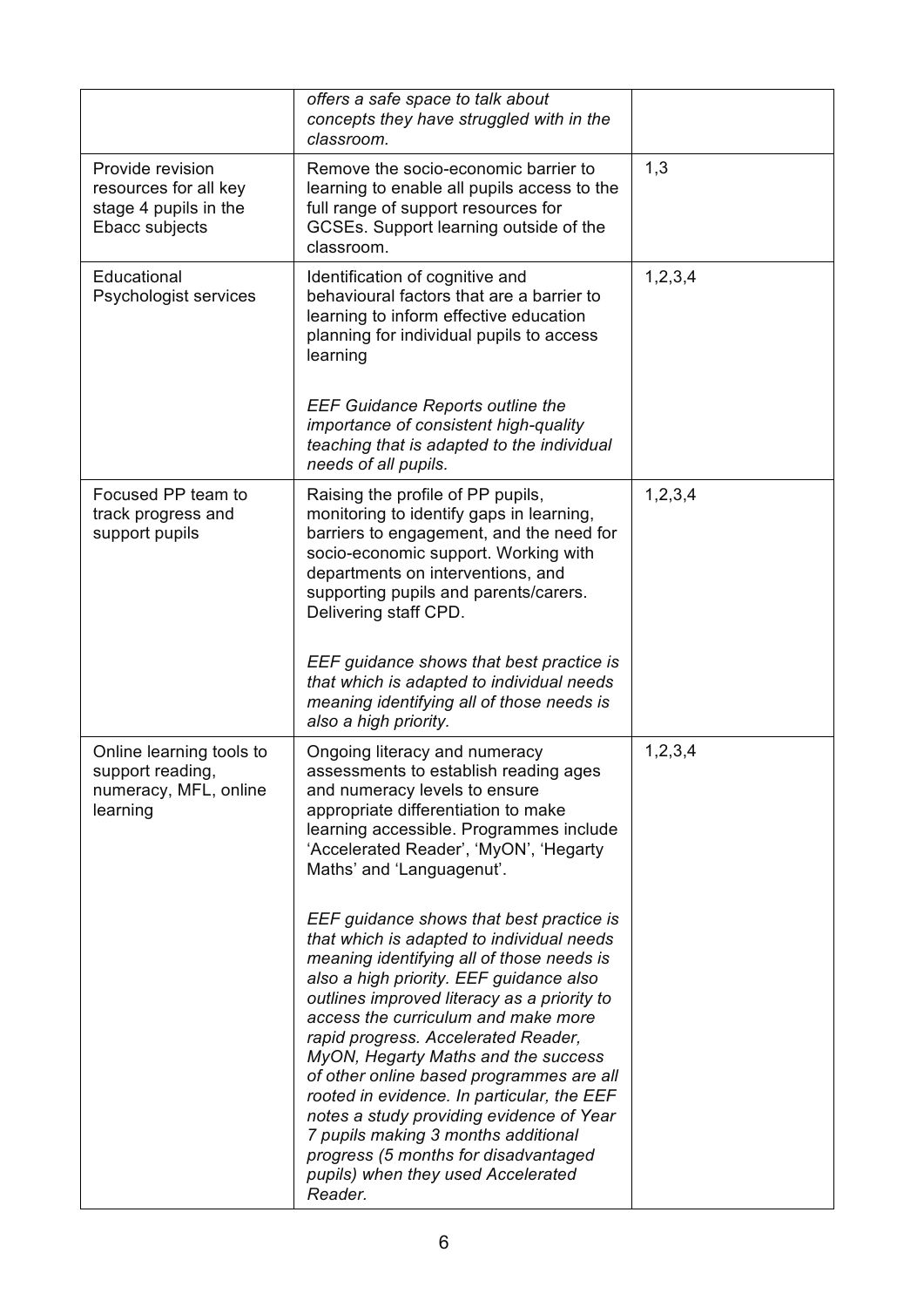| Peri lessons for music<br>pupils | Remove the socio-economic gap to<br>enrichment                           | N     |
|----------------------------------|--------------------------------------------------------------------------|-------|
| Overlays / coloured<br>paper     | Support to pupils with a specific learning<br>difficulty (eg. Dyslexia). | 1,2,3 |

### **Wider strategies (for example, related to attendance, behaviour, wellbeing)**

#### Budgeted cost: £157,245

| <b>Activity</b>                                            | <b>Evidence that supports this</b><br>approach                                                                                                                                                                                                                                                                                                                                                            | <b>Challenge</b><br>number(s)<br>addressed |
|------------------------------------------------------------|-----------------------------------------------------------------------------------------------------------------------------------------------------------------------------------------------------------------------------------------------------------------------------------------------------------------------------------------------------------------------------------------------------------|--------------------------------------------|
| Hardship fund and<br>resources for<br>disadvantaged pupils | Immediate support for uniform costs,<br>academic materials, stationery, astroturf<br>(3G) trainers, PE kit, school trips and<br>scientific calculators. This removes socio-<br>economic barriers and improves the<br>SEMH of the pupil.                                                                                                                                                                   | 1,2,3,4                                    |
|                                                            | <b>EEF Guidance Reports outline the</b><br>importance of consistent high-quality<br>teaching that is adapted to the individual<br>needs of all pupils. This includes<br>removing any socio-economic barriers to<br>accessing the curriculum and enrichment<br>activities.                                                                                                                                 |                                            |
| Transport                                                  | Equal access to targeted academic<br>support after school for tutoring, support<br>with homework, support with classwork,<br>and participation in extra-curricular<br>activities.                                                                                                                                                                                                                         | 1,2,3,4                                    |
|                                                            | <b>EEF Guidance Reports outline the</b><br>importance of consistent high-quality<br>teaching that is adapted to the individual<br>needs of all pupils. This includes<br>removing any socio-economic barriers to<br>accessing the curriculum and enrichment<br>activities.                                                                                                                                 |                                            |
| <b>Alternative Provision</b>                               | Access to alternative education provision<br>approved by Durham Local Authority for<br>pupils at risk of Permanent Exclusion and<br>unable to cope with mainstream school<br>education. Ensures they have the<br>qualifications needed to go on to their<br>next step and do no end up as young<br>persons not in education, employment or<br>training (NEET).<br>Our approach centres on adapting to the | 3,4                                        |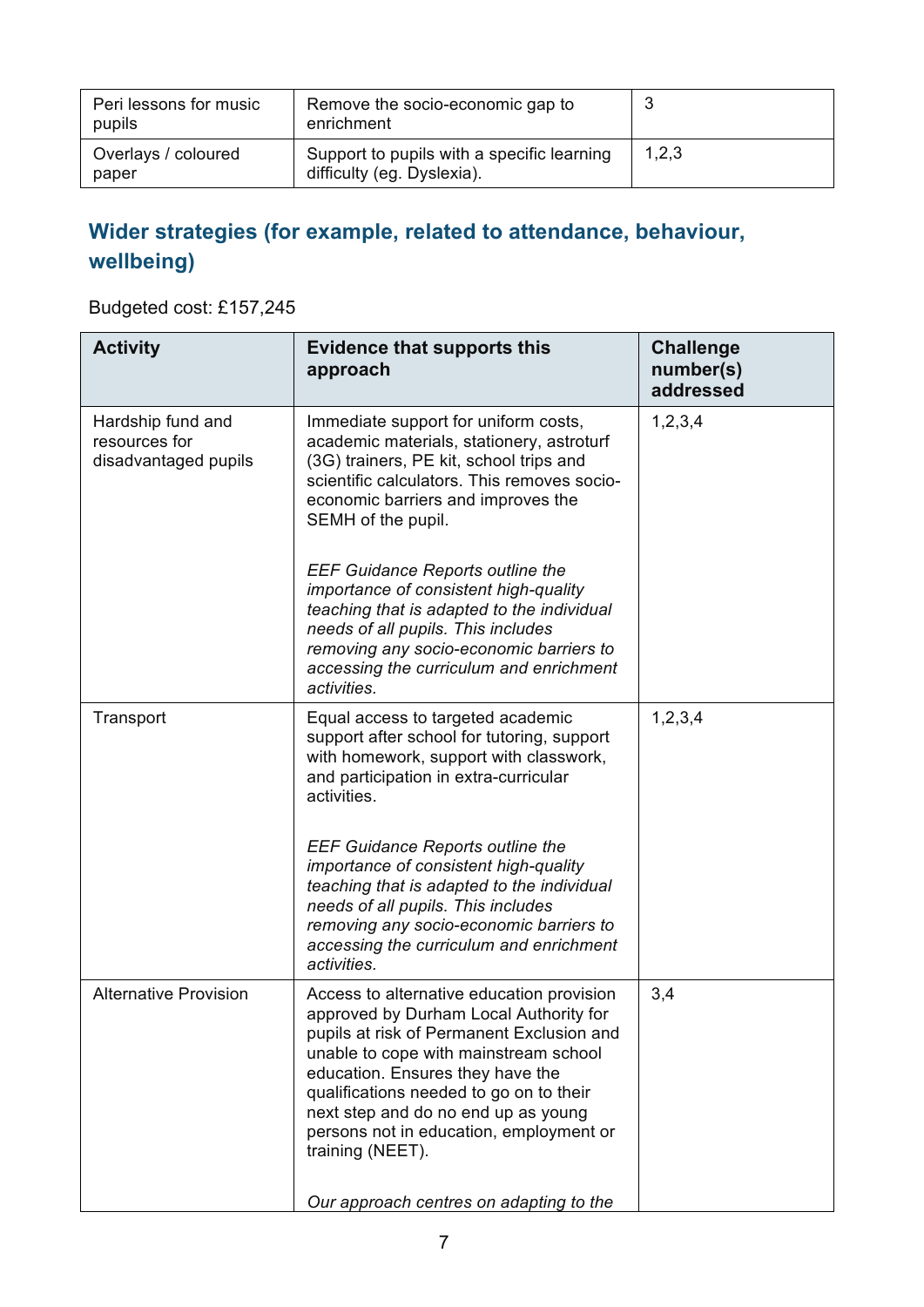|                                                      | needs if individuals, including supporting<br>those pupils for whom alternative<br>provision may be more suitable. This also<br>helps avoid low attendance in education,<br>which is linked to negative behaviour,<br>anti-social behaviour and poor outcomes<br>(Gottfried, 2014; Baker, Sigmon and<br>Nigent, 2001).<br>The Department for Education 'Alternative<br><b>Provision Statutory Guidance for Local</b><br>Authorities' (2013), outlines the<br>importance of good alternative provision<br>which "appropriately meets the needs of<br>pupils which required its use and enables<br>them to achieve good educational<br>attainment on par with their mainstream<br>peers".                                                                           |         |
|------------------------------------------------------|-------------------------------------------------------------------------------------------------------------------------------------------------------------------------------------------------------------------------------------------------------------------------------------------------------------------------------------------------------------------------------------------------------------------------------------------------------------------------------------------------------------------------------------------------------------------------------------------------------------------------------------------------------------------------------------------------------------------------------------------------------------------|---------|
| Improved attendance                                  | Dedicated Attendance Officer who<br>monitors all absences, including<br>persistent absence (less than or equal to<br>90%), identifying the causes and<br>vulnerabilities of all pupils, working closely<br>with parents and carers. Assistant Heads<br>of Year support and plan re-engagement<br>with parents to improve the attendance of<br>individuals within their year groups.<br>Well established research concludes that<br>poor attendance is linked to significantly<br>reduced academic progress (Balfanz and<br>Byrnes, 2012; London et al, 2016).                                                                                                                                                                                                     | 1,2,3,4 |
| Learning Mentors and<br><b>Parent Support Worker</b> | Support of SEMH of pupils and families to<br>help engagement with school and<br>learning as well as access to external<br>support services. This supports the well-<br>being of pupils and ultimately their<br>academic engagement.<br>The support offered by our learning<br>mentors is a type of cognitive behavioural<br>therapy and counselling support to ensure<br>supportive relationships exist for our most<br>vulnerable pupils in need. The benefits of<br>this are supported by EEF reports and<br>research by Chodkiewicz and Boyle<br>(2016). The EEF Guidance Report:<br>'Working with Parents to Support<br>Childrens' Learning' outlines the<br>importance of more sustained and<br>intensive support for children and families<br>where needed. | 1,2,3,4 |

# **Total budgeted cost: £ 283,195**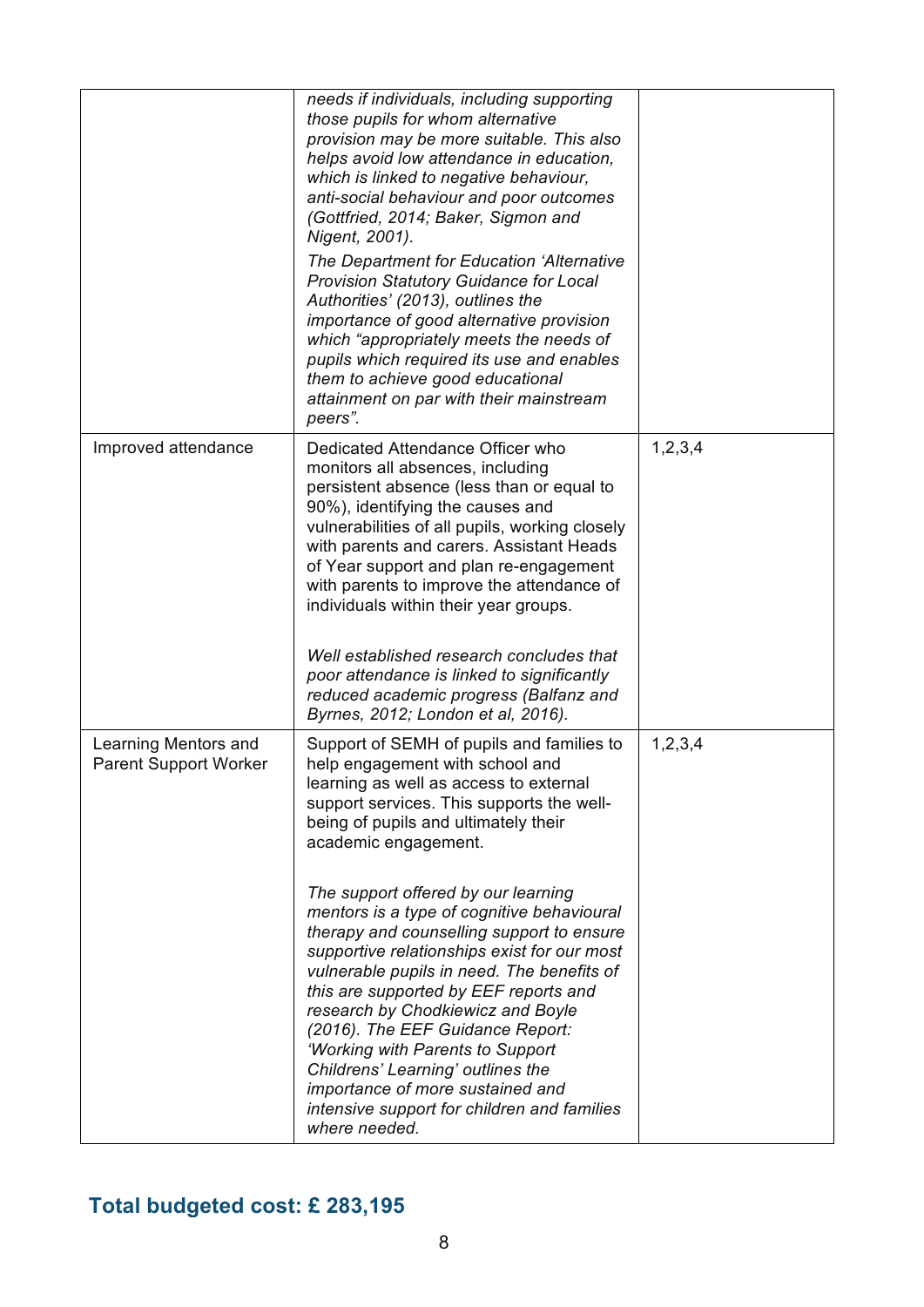# **Part B: Review of outcomes in the previous academic year**

#### **Pupil premium strategy outcomes**

This details the impact that our pupil premium activity had on pupils in the 2020 to 2021 academic year.

*Due to COVID-19, performance measures have not been published for 2020 to 2021, and 2020 to 2021 results will not be used to hold schools to account. Given this, please point to any other pupil evaluations undertaken during the 2020 to 2021 academic year, for example, standardised teacher administered tests or diagnostic assessments such as rubrics or scales.*

Year 7 were all assessed for their estimated reading ages and percentiles using Star Reading tests by Accelerated Reader, Cognitive Abilities Tests (CATs) and other internal baseline assessments from which gaps in learning and targets were determined.

Year 11 GCSE grades were determined following a robust assessment progress, including teacher assessments and classwork (30%), mock exams in exam conditions (30%) and summative assessments in exam conditions (40%).

*If last year marked the end of a previous pupil premium strategy plan, what is your assessment of how successfully the intended outcomes of that plan were met?* 

Attainment 8 scores for disadvantaged pupils significantly improved from 2020 to 2021 and 2021 scores were also higher than 2019. However, scores for non-disadvantaged pupils also improved so the attainment gap was not narrower. Intended outcomes were not met due to school closures and a lack of consistency in pupil engagement in remote learning. Consequently, our 2021/22 activities and new three-year plan includes a significant amount of the strategies from the previous plan as they could not be fully implemented previously and impacts could not be fully measured.